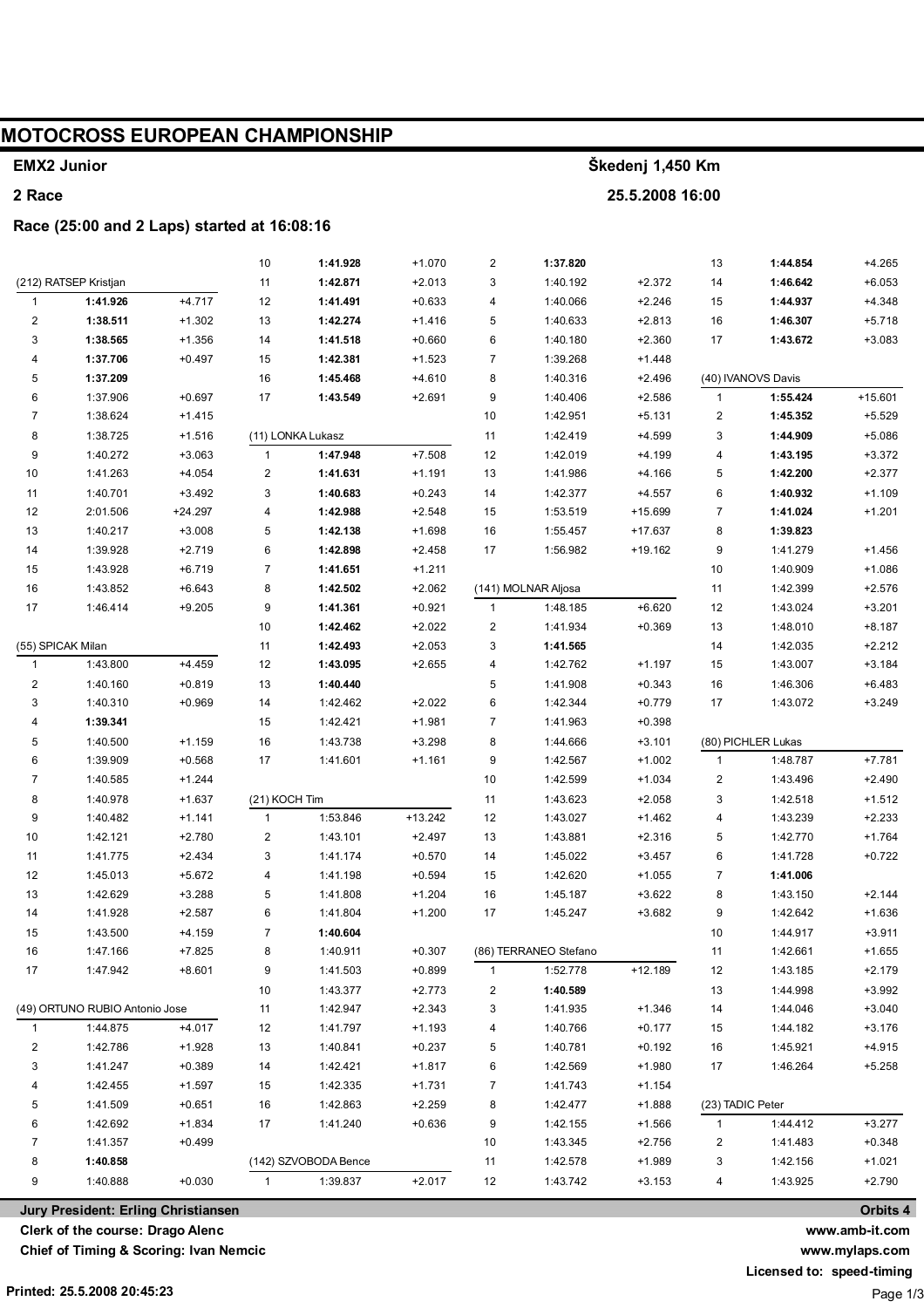# **MOTOCROSS EUROPEAN CHAMPIONSHIP**

#### **EMX2 Junior**

#### 2 Race

#### Race (25:00 and 2 Laps) started at 16:08:16

| (61) VERGOV Dimitar<br>5<br>1:42.163<br>$+1.028$<br>$+3.099$<br>8<br>1:44.999<br>$+2.146$<br>16<br>1:42.672                 |           |
|-----------------------------------------------------------------------------------------------------------------------------|-----------|
| 6<br>1:42.381<br>17<br>9<br>$+3.179$<br>1:53.949<br>$+1.246$<br>1:43.380<br>$+3.807$<br>1:46.032<br>$\mathbf{1}$            | $+9.704$  |
| $\overline{7}$<br>10<br>2<br>1:41.685<br>$+0.550$<br>1:46.787<br>$+3.934$<br>1:46.484                                       | $+2.239$  |
| 8<br>(110) PARK Andre<br>11<br>3<br>1:41.135<br>1:42.853<br>1:44.463                                                        | $+0.218$  |
| 9<br>1:51.220<br>$+9.945$<br>12<br>1:42.420<br>$+1.285$<br>$\mathbf{1}$<br>1:44.392<br>$+1.539$<br>4<br>1:45.990            | $+1.745$  |
| $\sqrt{2}$<br>10<br>5<br>1:43.399<br>$+2.264$<br>1:45.080<br>$+3.805$<br>13<br>1:46.035<br>$+3.182$<br>1:47.540             | $+3.295$  |
| 3<br>11<br>6<br>1:44.532<br>$+3.397$<br>1:44.539<br>$+3.264$<br>14<br>1:45.933<br>$+3.080$<br>1:45.218                      | $+0.973$  |
| 12<br>1:44.574<br>4<br>1:42.702<br>$+1.427$<br>15<br>1:45.945<br>$+3.092$<br>$\overline{7}$<br>1:45.172<br>$+3.439$         | $+0.927$  |
| 13<br>1:47.860<br>$+6.725$<br>5<br>1:43.218<br>16<br>1:45.586<br>$+2.733$<br>8<br>1:47.249<br>$+1.943$                      | $+3.004$  |
| 14<br>1:46.806<br>$+5.671$<br>6<br>1:41.275<br>17<br>1:43.673<br>$+0.820$<br>9<br>1:45.567                                  | $+1.322$  |
| 15<br>1:53.226<br>$\overline{7}$<br>$10$<br>$+12.091$<br>1:45.787<br>$+4.512$<br>1:44.245                                   |           |
| 16<br>8<br>1:48.826<br>$+7.691$<br>1:42.442<br>$+1.167$<br>(52) KARAS Hrvoje<br>11<br>1:52.734                              | $+8.489$  |
| 17<br>$+4.056$<br>9<br>1:42.491<br>$+1.216$<br>$\mathbf{1}$<br>1:55.923<br>$+13.243$<br>12<br>1:45.191<br>1:46.815          | $+2.570$  |
| 10<br>1:45.102<br>$+3.827$<br>2<br>1:43.445<br>$+0.765$<br>13<br>1:46.230                                                   | $+1.985$  |
| 11<br>$+7.520$<br>3<br>$+1.503$<br>(74) KAURIT Ardo<br>1:48.795<br>1:44.183<br>14<br>1:46.932                               | $+2.687$  |
| $\mathbf{1}$<br>1:53.251<br>$+11.236$<br>12<br>1:46.598<br>$+5.323$<br>4<br>1:43.851<br>$+1.171$<br>15<br>1:47.024          | $+2.779$  |
| $+3.230$<br>13<br>5<br>2<br>1:45.245<br>1:46.120<br>$+4.845$<br>1:42.841<br>$+0.161$<br>16<br>1:46.193                      | $+1.948$  |
| 3<br>1:45.293<br>$+3.278$<br>14<br>6<br>1:42.680<br>17<br>1:45.652<br>$+4.377$<br>1:50.635                                  | $+6.390$  |
| 4<br>1:42.015<br>15<br>$+6.270$<br>7<br>1:43.839<br>1:47.545<br>$+1.159$                                                    |           |
| 5<br>$+0.068$<br>16<br>8<br>$+0.876$<br>(98) JAROS Matej<br>1:42.083<br>$+6.166$<br>1:43.556<br>1:47.441                    |           |
| 6<br>17<br>9<br>1:42.614<br>$+0.599$<br>1:43.794<br>$+2.519$<br>2:03.906<br>+21.226<br>$\mathbf{1}$<br>1:56.474             | $+14.633$ |
| $\overline{7}$<br>10<br>$\overline{\mathbf{c}}$<br>1:42.369<br>$+0.354$<br>1:43.809<br>$+1.129$<br>1:46.027                 | $+4.186$  |
| 8<br>(222) VAN DEN HOORN Kevin<br>11<br>3<br>1:45.681<br>$+3.666$<br>1:44.820<br>$+2.140$<br>1:44.023                       | $+2.182$  |
| $+9.225$<br>9<br>$\mathbf{1}$<br>12<br>1:42.679<br>$+0.664$<br>1:51.773<br>1:43.073<br>$+0.393$<br>4<br>1:45.238            | $+3.397$  |
| $\boldsymbol{2}$<br>10<br>13<br>5<br>1:43.431<br>1:43.728<br>$+1.180$<br>2:03.776<br>$+1.416$<br>1:44.413<br>$+1.733$       | +21.935   |
| 3<br>11<br>6<br>1:49.079<br>$+7.064$<br>1:42.869<br>$+0.321$<br>14<br>1:43.467<br>$+0.787$<br>1:41.841                      |           |
| 12<br>4<br>15<br>$\overline{7}$<br>1:43.608<br>$+1.593$<br>+12.288<br>1:45.483<br>$+2.803$<br>1:43.309<br>1:54.836          | $+1.468$  |
| 13<br>1:42.883<br>5<br>$+3.017$<br>16<br>$+2.852$<br>8<br>$+0.868$<br>1:45.565<br>1:45.532<br>1:48.479                      | $+6.638$  |
| 6<br>9<br>14<br>1:43.567<br>$+4.258$<br>17<br>$+1.552$<br>1:46.806<br>1:46.024<br>$+3.344$<br>1:46.083                      | $+4.242$  |
| 15<br>$\overline{7}$<br>10<br>1:43.178<br>$+1.163$<br>1:43.625<br>$+1.077$<br>1:44.334                                      | $+2.493$  |
| 16<br>8<br>(129) SCHLAUER Patrick<br>1:44.390<br>$+2.375$<br>1:43.909<br>$+1.361$<br>11<br>1:45.806                         | $+3.965$  |
| 17<br>9<br>$+15.112$<br>1:45.365<br>$+3.350$<br>1:42.957<br>$+0.409$<br>$\mathbf{1}$<br>1:58.790<br>12<br>1:44.857          | $+3.016$  |
| 10<br>2<br>1:48.404<br>$+4.726$<br>13<br>1:44.701<br>$+2.153$<br>1:44.569                                                   | $+2.728$  |
| (221) RATSEP Priit<br>3<br>$+2.396$<br>11<br>1:42.548<br>1:46.074<br>14<br>1:45.813                                         | $+3.972$  |
| $\mathbf{1}$<br>1:45.952<br>$+6.379$<br>12<br>1:43.101<br>$+0.553$<br>1:45.551<br>$+1.873$<br>15<br>1:46.032<br>4           | $+4.191$  |
| $\overline{\mathbf{c}}$<br>2:26.398<br>+46.825<br>13<br>$+1.709$<br>5<br>$+0.587$<br>16<br>1:44.257<br>1:44.265<br>1:48.027 | $+6.186$  |
| $+2.067$<br>$+1.933$<br>1:44.420<br>$+0.742$<br>2:40.177<br>3<br>1:41.640<br>14<br>1:44.481<br>6<br>17                      | +58.336   |
| 1:47.652<br>$+8.079$<br>15<br>1:46.032<br>$+3.484$<br>1:44.384<br>$+0.706$<br>4<br>7                                        |           |
| 5<br>1:40.032<br>$+0.459$<br>16<br>1:45.194<br>$+2.646$<br>8<br>1:45.337<br>$+1.659$<br>(138) USAJ Deni                     |           |
| 2:03.467<br>6<br>1:42.223<br>$+2.650$<br>17<br>$+1.311$<br>$+2.010$<br>1:43.859<br>9<br>1:45.688<br>$\mathbf{1}$            | $+20.425$ |
| 7<br>1:39.765<br>$+0.192$<br>10<br>1:44.342<br>$+0.664$<br>2<br>1:45.786                                                    | $+2.744$  |
| 8<br>1:40.118<br>$+0.545$<br>(197) VAN DEN BOGAERT Mike<br>11<br>3<br>1:43.042<br>1:45.121<br>$+1.443$                      |           |
| 9<br>$+7.147$<br>1:42.004<br>$+2.431$<br>1:50.000<br>12<br>4<br>1<br>1:43.678<br>1:47.871                                   | +4.829    |
| 5<br>10<br>1:43.092<br>2<br>$+2.238$<br>13<br>$+3.519$<br>1:45.091<br>1:46.033<br>$+2.355$<br>1:44.766                      | $+1.724$  |
| 3<br>6<br>11<br>$+2.298$<br>1:40.670<br>+1.097<br>1:45.151<br>14<br>1:44.816<br>+1.138<br>1:45.487                          | $+2.445$  |
| 12<br>1:40.329<br>$+0.756$<br>4<br>1:46.923<br>$+4.070$<br>15<br>1:46.009<br>$+2.331$<br>7<br>1:45.129                      | $+2.087$  |
| 13<br>1:39.573<br>5<br>1:45.600<br>$+2.747$<br>16<br>1:44.636<br>$+0.958$<br>8<br>1:44.543                                  | $+1.501$  |
| 9<br>14<br>1:40.973<br>$+1.400$<br>6<br>1:43.994<br>$+1.141$<br>17<br>1:45.918<br>$+2.240$<br>1:43.420                      | $+0.378$  |
| 15<br>1:43.245<br>$+3.672$<br>$\overline{7}$<br>$+1.189$<br>10<br>1:49.253<br>1:44.042                                      | $+6.211$  |
|                                                                                                                             |           |

Clerk of the course: Drago Alenc

Chief of Timing & Scoring: Ivan Nemcic

Printed: 25.5.2008 20:45:23

www.mylaps.com

www.amb-it.com

Licensed to: speed-timing

Škedenj 1,450 Km

25.5.2008 16:00